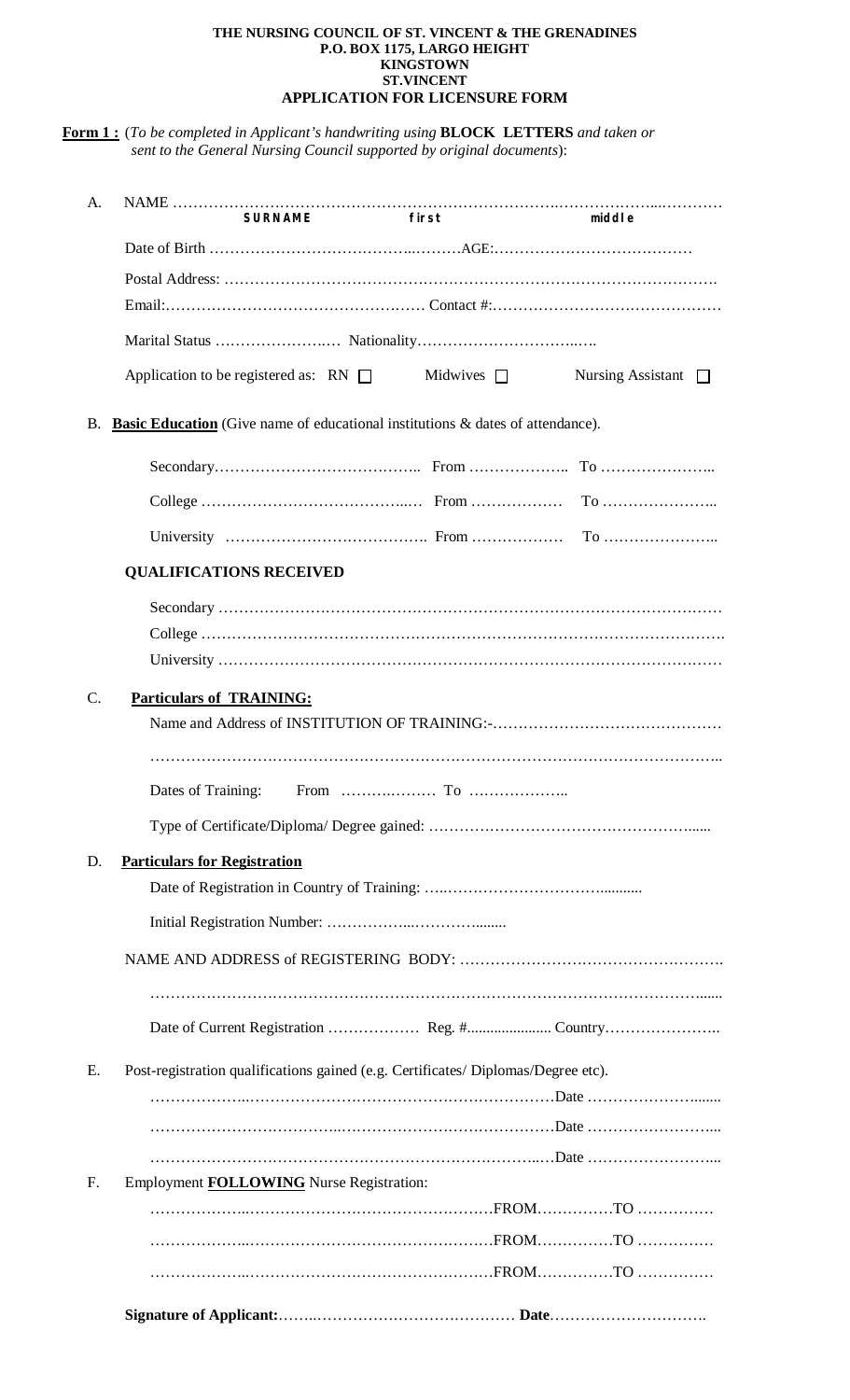## **FORM. 2**

- **NOTE:** The particulars requested of this Section are to be inserted by the Authority of the Applicant's TRAINING INSTITUTION who will ensure that an **ORIGINAL TRANSCRIPT OF TRAINING AND EXPERICENCE** of the Applicant is attached. The Form and Transcript are then to be returned **DIRECTLY** to the Office of the Nursing Council of St. Vincent and the Grenadines by the Authority, National Aids Secretariat Building, Largo Height, P.O. Box 1175. Forms returned by Applicants will not be processed.
	- *A. To be completed in handwriting by Applicant using* **BLOCK****LETTERS** *and taken or sent to the Training Institution):*

|   |    |                                         | <b>SURNAME</b>                                                                       | first                                                                                    |           | middle                   |  |  |
|---|----|-----------------------------------------|--------------------------------------------------------------------------------------|------------------------------------------------------------------------------------------|-----------|--------------------------|--|--|
|   |    |                                         |                                                                                      |                                                                                          |           |                          |  |  |
|   |    |                                         |                                                                                      |                                                                                          |           |                          |  |  |
|   |    |                                         |                                                                                      |                                                                                          |           |                          |  |  |
|   |    |                                         |                                                                                      |                                                                                          |           |                          |  |  |
|   |    |                                         | Examination Type: RENR $\Box$                                                        | Midwifery $\Box$                                                                         |           | Nursing Assistant $\Box$ |  |  |
|   |    | relevant persons.                       |                                                                                      | I hereby give consent for the information requested on these forms to be divulged to the |           |                          |  |  |
|   |    |                                         |                                                                                      |                                                                                          |           |                          |  |  |
| в |    | To be completed by Training Institution |                                                                                      |                                                                                          |           |                          |  |  |
|   | 1. |                                         |                                                                                      |                                                                                          |           |                          |  |  |
|   |    |                                         |                                                                                      |                                                                                          |           |                          |  |  |
|   | 2. |                                         |                                                                                      | TOTAL BED CAPACITY of Health Institution to which Applicant was attached =               |           |                          |  |  |
|   |    | Medical                                 |                                                                                      |                                                                                          | Surgical  | $=$                      |  |  |
|   |    | Paediatric                              |                                                                                      |                                                                                          | Obstetric | $=$                      |  |  |
|   |    |                                         |                                                                                      |                                                                                          |           |                          |  |  |
|   |    |                                         |                                                                                      |                                                                                          |           | $=$                      |  |  |
|   |    |                                         |                                                                                      | If experiences of Applicant were received in affiliated institutions, please state:-     |           |                          |  |  |
|   | 3. |                                         |                                                                                      | Length of BASIC NURSING PROGRAMME offered by Training Institution:-                      |           |                          |  |  |
|   |    |                                         |                                                                                      | TOTAL experiences stipulated by Programme of Training:-                                  |           |                          |  |  |
|   |    |                                         | $CLINICAL = \dots \dots \dots \dots \dots \dots \dots \dots \dots \dots \dots \dots$ |                                                                                          |           |                          |  |  |
|   |    |                                         |                                                                                      |                                                                                          |           |                          |  |  |
|   |    |                                         |                                                                                      |                                                                                          |           |                          |  |  |
|   | 4. |                                         |                                                                                      | Experiences <b>ACTUALLY RECEIVED</b> by Applicant over period of Training:-              |           |                          |  |  |
|   |    |                                         |                                                                                      |                                                                                          |           |                          |  |  |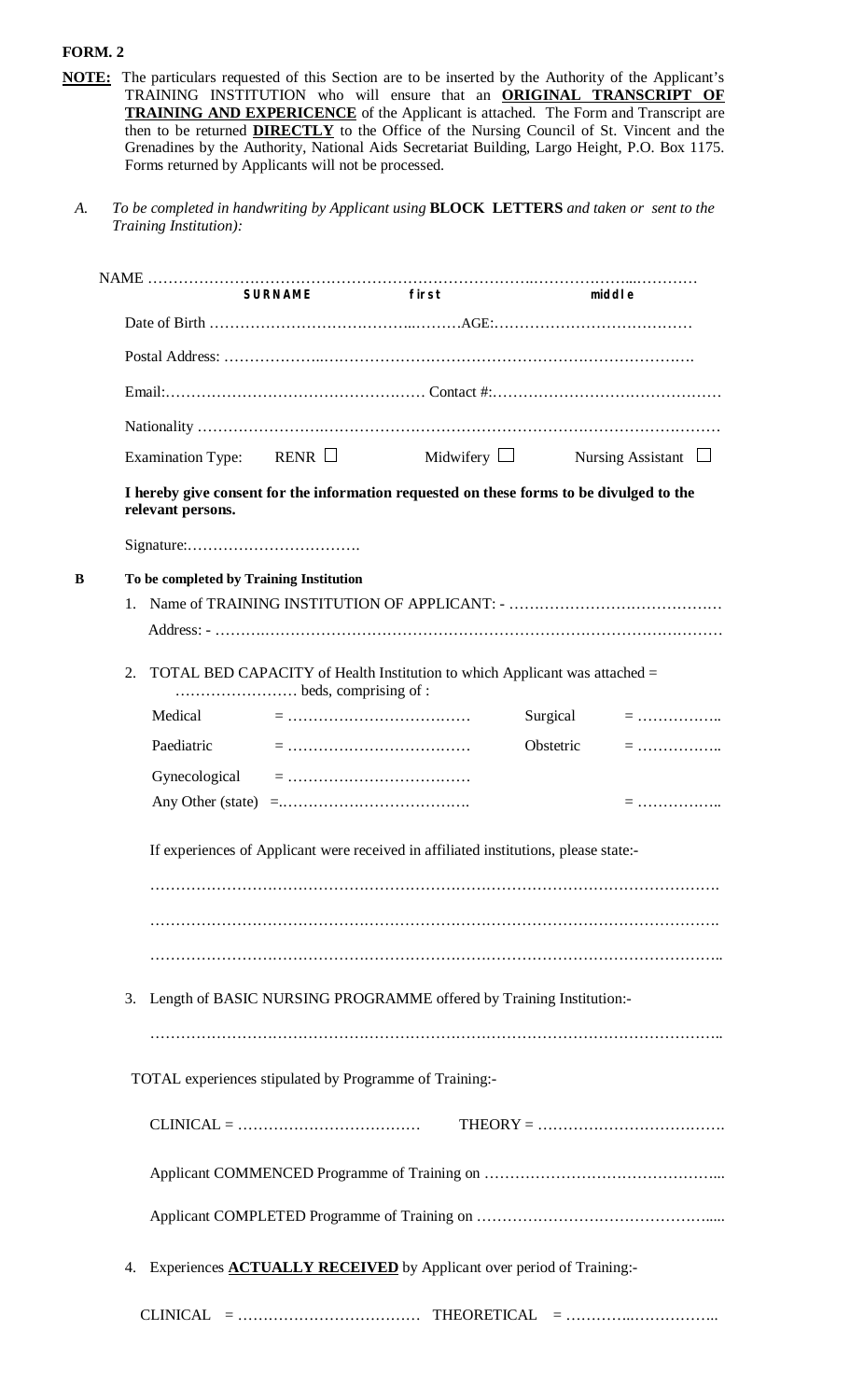|  |  | (Complete from records of the Training Institution) |  |
|--|--|-----------------------------------------------------|--|
|--|--|-----------------------------------------------------|--|

|    | Professional Adjustment:-                                                                                                                                               |
|----|-------------------------------------------------------------------------------------------------------------------------------------------------------------------------|
|    |                                                                                                                                                                         |
|    |                                                                                                                                                                         |
|    |                                                                                                                                                                         |
|    | Attitude & Behaviour:-                                                                                                                                                  |
|    |                                                                                                                                                                         |
|    |                                                                                                                                                                         |
|    |                                                                                                                                                                         |
|    | <b>Clinical Performance:-</b>                                                                                                                                           |
|    |                                                                                                                                                                         |
|    |                                                                                                                                                                         |
|    |                                                                                                                                                                         |
| 5. |                                                                                                                                                                         |
| 6. | <b>CERTIFICATE OF AUTHORITY:-</b>                                                                                                                                       |
|    | (Give Official Title)                                                                                                                                                   |
|    |                                                                                                                                                                         |
|    | (Training Institution)                                                                                                                                                  |
|    | <b>DO CONFIRM</b> that the Particulars entered on the reverse side of this document by the<br>Applicant with respect to Training and Registration are TRUE and CORRECT. |
|    |                                                                                                                                                                         |
|    |                                                                                                                                                                         |
|    |                                                                                                                                                                         |
|    |                                                                                                                                                                         |
|    |                                                                                                                                                                         |